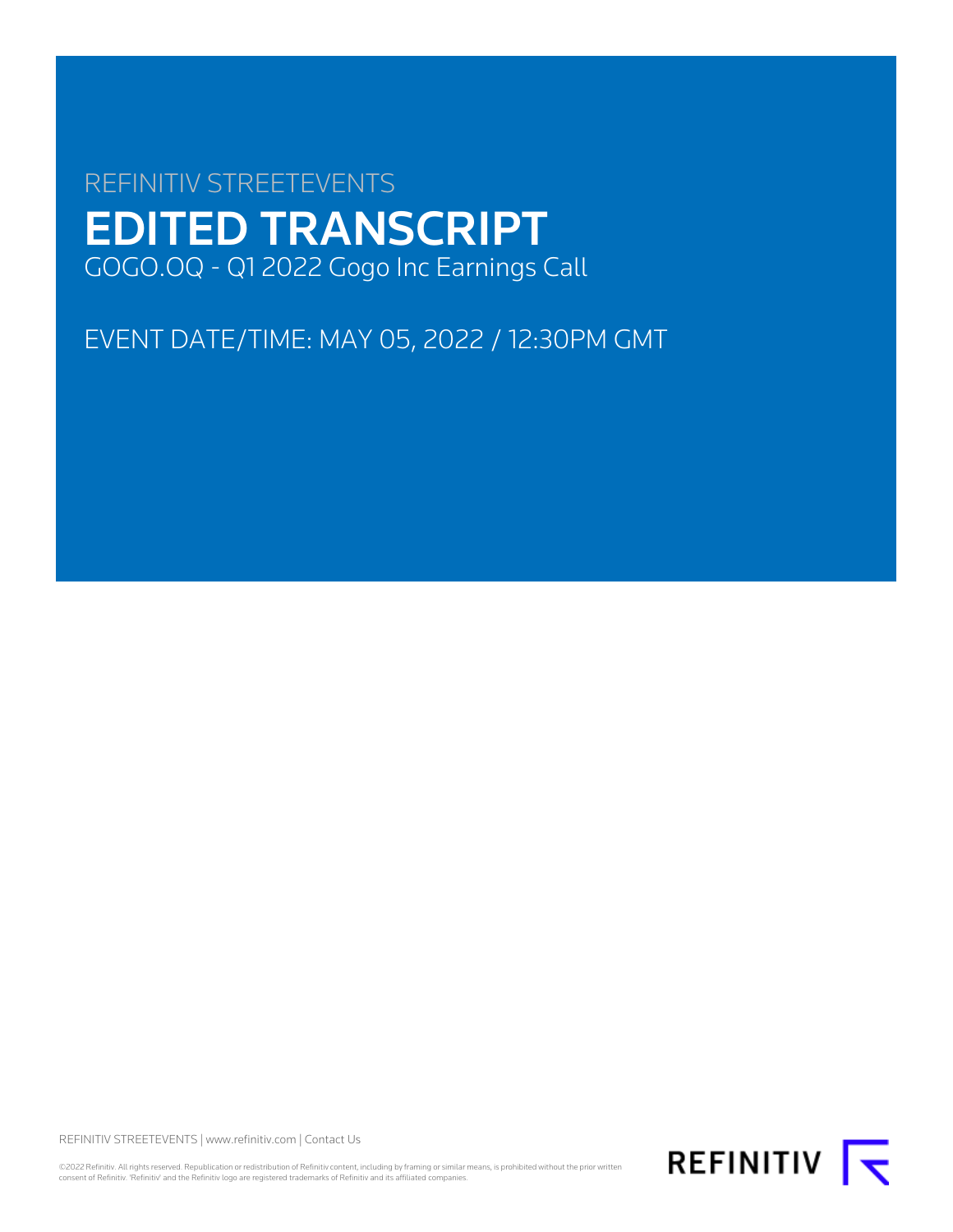# **CORPORATE PARTICIPANTS**

**[Barry L. Rowan](#page-4-0)** Gogo Inc. - CFO & Executive VP **[Oakleigh Thorne](#page-2-0)** Gogo Inc. - Chairman & CEO **[William G. Davis](#page-1-0)** Gogo Inc. - VP of IR

# **CONFERENCE CALL PARTICIPANTS**

**[Anthony Francis Klarman](#page-14-0)** Deutsche Bank AG, Research Division - MD and Global Head of High Yield Research

**[Lance William Vitanza](#page-7-0)** Cowen and Company, LLC, Research Division - MD & Cross-Capital Structure Analyst

**[Landon Hoffman Park](#page-8-0)** Morgan Stanley, Research Division - Research Associate

**[Michael Louie DiPalma](#page-12-0)** William Blair & Company L.L.C., Research Division - Analyst

**[Richard Hamilton Prentiss](#page-9-0)** Raymond James & Associates, Inc., Research Division - Head of Telecommunication Services Equity Research & Research Analyst **[Scott Wallace Searle](#page-11-0)** ROTH Capital Partners, LLC, Research Division - MD & Senior Research Analyst

# **PRESENTATION**

### **Operator**

Good day, and thank you for standing by. Welcome to the Gogo Inc.'s First Quarter 2022 Earnings Conference Call. (Operator Instructions)

<span id="page-1-0"></span>I would now like to hand the conference over to your speaker today, Mr. William Davis, Vice President of Investor Relations. Sir, please go ahead.

# **William G. Davis** - Gogo Inc. - VP of IR

Thank you, (inaudible), and good morning, everyone. Welcome to Gogo's First Quarter 2022 Earnings Conference Call. Joining me today to talk about our results are Oakleigh Thorne, Chairman and CEO; and Barry Rowan, Executive Vice President and CFO.

Before we get started, I would like to take this opportunity to remind you that during the course of this call, we may make forward-looking statements regarding future events and the future performance of the company. We caution you to consider the risk factors that could cause actual results to differ materially from those in the forward-looking statements on the conference call. Those risk factors are described in our earnings release filed this morning and are more fully detailed under the risk factors in our annual report on Form 10-K and 10-Q and other documents we have filed with the SEC.

In addition, please note that the date of this conference call is May 5, 2022. Any forward-looking statements that we make today are based on assumptions as of this date. We undertake no obligation to update these statements as a result of more information or future events.

During the call, we'll present both GAAP and non-GAAP financial measures. We've included a reconciliation and explanation of adjustments and other considerations of our non-GAAP measures to the most comparable GAAP measures in our first quarter earnings release. This call is being broadcast on the Internet and available on the Investor Relations website at ir.gogoair.com. The earnings press release is also available on the website.

After management comments, we'll host a Q&A session with the financial community only.

It is now my great pleasure to turn the call over to Oakleigh.

REFINITIV STREETEVENTS | [www.refinitiv.com](https://www.refinitiv.com/) | [Contact Us](https://www.refinitiv.com/en/contact-us)

©2022 Refinitiv. All rights reserved. Republication or redistribution of Refinitiv content, including by framing or similar means, is prohibited without the prior written consent of Refinitiv. 'Refinitiv' and the Refinitiv logo are registered trademarks of Refinitiv and its affiliated companies.

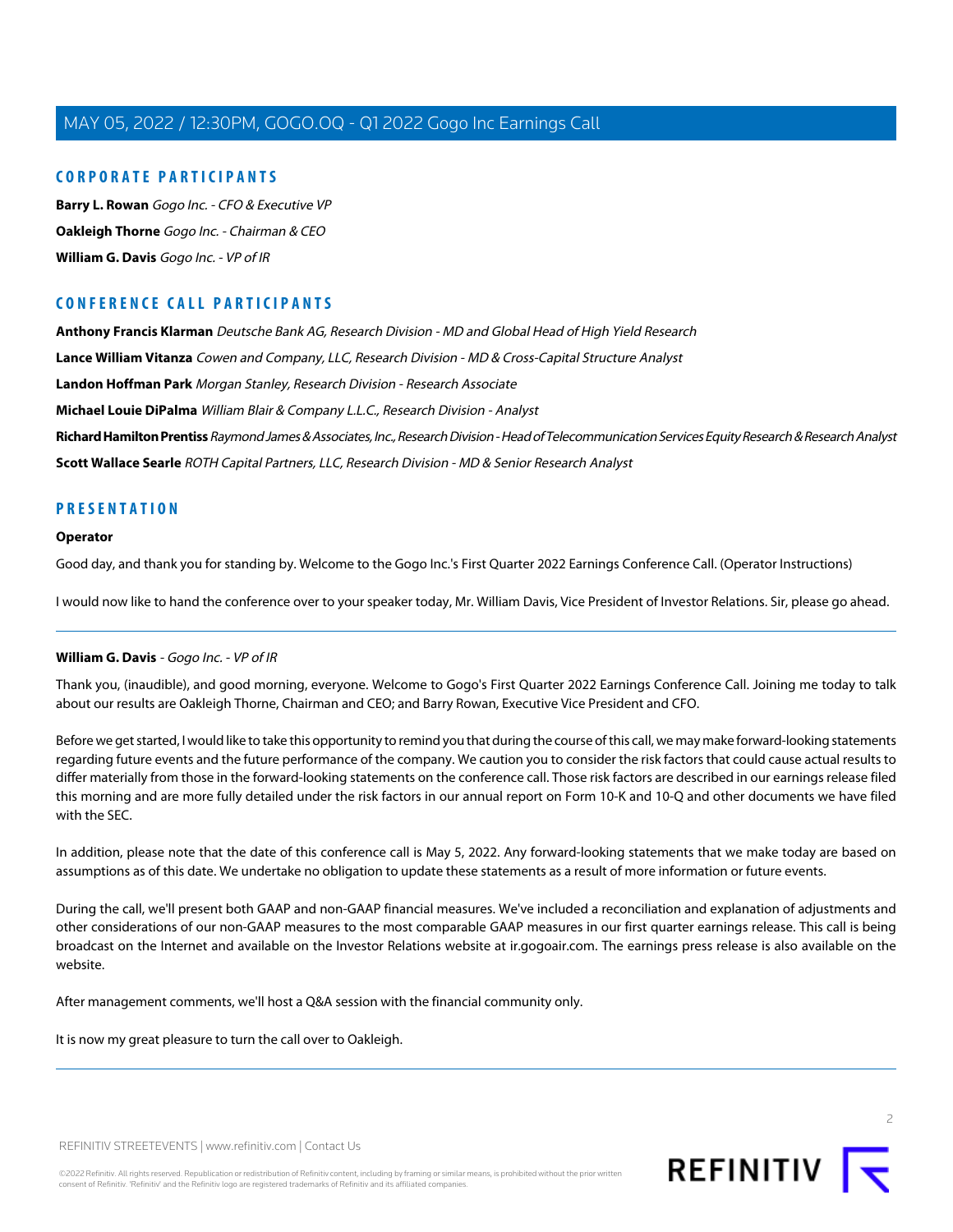# <span id="page-2-0"></span>**Oakleigh Thorne** - Gogo Inc. - Chairman & CEO

Thanks, Will, and thank you all for joining us this morning. The first quarter results we announced today reflect our continued strong momentum as we execute on our strategy, and capitalize on the unprecedented demand for broadband connectivity solutions in business aviation. I'll focus my remarks today on 3 buckets: BA industry demand for connectivity, Gogo's strong first quarter results and our progress in 2 of Gogo's key strategic initiatives. Barry will then walk through the details of our quarterly performance and update our 2022 outlook, and then we'll open up the call to your questions.

In the first quarter, Gogo delivered record top line revenue of nearly \$93 million, up 26% year-over-year fueled by strong service and equipment revenue. Our results demonstrate that demand for BA travel and connectivity continues to accelerate. The 3 variables driving that demand are: first, the growth over the last decade is the number of high net worth individuals who can afford to fly privately; second, the COVID pandemic, which led many in that cohort to try private aviation; and third, the acceleration of the digital transformation brought on partly by COVID as demonstrated by growing usage of video intense social and work-related applications like TikTok, Zoom, Office 365 and the like.

These are all trends we believe will continue. In a recent survey, 91% of business jet passengers said they will fly privately either the same or more versus -- in 2022 versus 2021, with 51% of those saying they will actually fly more flights in 2022 than 2021. We also believe the propensity of these flyers to demand in-flight connectivity will continue to grow, driven partly by passenger demographics shifting to younger age groups.

Traditionally, business aircraft passengers skewed more towards baby boomers or older. But in our recent Gogo brand survey, 67% of all respondents identified as members of Gens X, Y and Z. We've seen the impact of these trends play out in usage as data consumed by business aircraft on our network in Q1 grew 50% year-over-year and more than doubled over pre-COVID Q1 2019. We've also seen these trends play out in rate plans as more than twice as many customers upgraded plans as downgraded plans in the quarter, driving an 8% year-over-year increase in Gogo's first quarter ARPU. And we've seen these trends play out in flight counts with flights across our entire fleet, up 33% from Q1 2021 and 29% from pre-COVID Q1 2019. What's more, flights by corporate aircraft, which had lagged fractional and charter fleets and account for about 50% of our fleet surged in Q1, up 23% from Q1 2019 and 47% from Q1 2021, signaling a strong comeback in demand from that very important segment.

This demand for travel is having huge repercussions in the business aviation industry. Some fractional operators have suspended sales in order to meet their service commitments to owners. Used aircraft for sale are at an all-time low at 2% of the U.S. fleet. Many operators have turned to buying jets overseas and bringing them back to the U.S. to bolster supply. Fortunately, for us, almost always, those just require installation of an in-flight connectivity system. And order books at the OEMs continue to grow. On its recent earnings call, Textron, a very significant partner for Gogo announced a \$5.1 billion absolute backlog, up 53% from Q1 2021. All of this activity is driving broader Gogo adoption. We ended this Q1 with 6,526 ATG units online, an 11% increase over Q1 2021 and we shipped 246 new advanced units in the quarter, which is seasonally usually a low quarter for us, but not this year. That 246 units shipped number is the highest Q1 in our history. 64% higher than any prior Q1.

As you may recall, we entered this year, projecting 25% growth in advanced unit sales. And on our last call, indicated that we may be able to exceed that number if we could access enough supply to do so. The good news is that our amazing supply chain team has managed to secure more supply and we're now raising our committed deliveries for the year to around 1,300 units, almost 50% over the prior year, with 95% of that demand number already spoken for. Almost all units we ship are tied to a particular customer order from a dealer OEM. So a very high percentage are installed and activated even in an economic downturn. So this increase in unit shipment is a very good harbinger of future growth and high-margin service revenue.

Despite the dire circumstances currently surrounding supply in the telecom industry, our supply chain team has displayed tremendous creativity, deep knowledge of our products and deep knowledge of international logistics. They've leveraged our common componentry strategy and our strong balance sheet to work with our suppliers and our supplier's suppliers and even our supplier's, supplier's suppliers to get to thousands of individual components we need to meet this tremendous surge in demand. The efforts of our supply chain team have not only allowed us to increase our committed deliveries. But they've also built up buffer stock that allows us to meet drop-in orders so that we never miss an opportunity to install a plane. They've also enabled us to pull in the outdate on committed shipments from December to October, again, helping ensure we do not ever miss an installation opportunity on a plane.



**REFINITIV**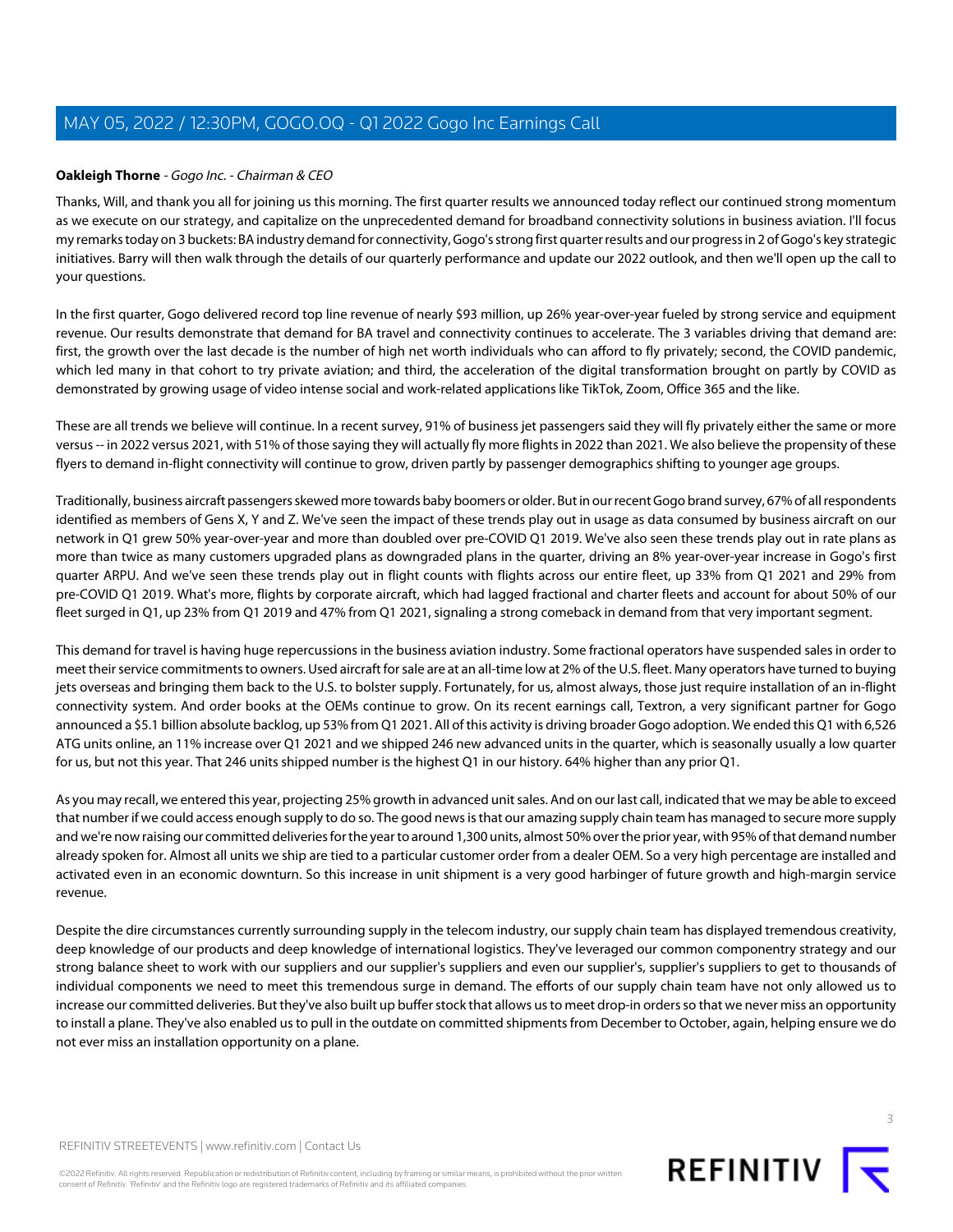As a result of this boost in supply, we're now able to raise our revenue guidance from a range of \$380 million to \$390 million, up to a range of \$390 million to \$400 million. As I would note, we continue to see signs of even further increased demand later in the year, and we're working on supply to meet that demand. This boost in equipment sales bodes well for our virtuous circle growth strategy. Equipment sales drive future high-margin service revenue which is the primary engine of our ongoing value creation.

The gross margin dialers for this service revenue in turn provide capital that allows us to invest in leveraging the advanced platform to pursue adjacent markets and deliver higher bandwidth solutions which in turn will drive more equipment sales and high-margin service plans and so on and so forth.

On the earnings front, despite this being an investment year, we showed nice growth in Q1. Delivering adjusted EBITDA of \$42.8 million, an increase of 26% over Q1 2021, driven by an increase in service revenue and gross profit. Q1 came in better than we expected due to some timing-related issues Barry will talk about later, but also due to higher average equipment selling prices than we anticipated, and scale benefits in manufacturing as we ramp production. At this point, we're not raising our adjusted EBITDA guidance range of \$150 million to \$160 million, but we now expect to be at the high end of that range. And I would note that our new guidance includes an estimated \$5 million of legal fees in Q3 related to our patent litigation with SmartSky networks.

Now let me turn to our strategic initiatives, which are aimed at deepening our competitive moat and driving long-term shareholder value. First, enhancing our ATG network to keep pace with customers on ground connectivity expectations; and second, driving adoption of our flexible future-proof AVANCE platform in our existing customer base among the approximately 70% of the U.S. business aircraft that do not yet have connectivity and ultimately among the 14,000 business aircraft outside the United States.

I'll start with enhancing our ATG network. The first step in that, in the successful execution of this objective is the commercial launch of our Gogo 5G network in the second half of this year. We remain on track, on time and on budget. We've now passed all development risks and are focused on 5G chipset tracking and building towers. We had previously communicated that Gogo's 5G chipset supplier had delayed delivery of that critical component, but they have now almost completed their production build and are on track to deliver that chipset in time for us to hit our current launch schedule.

On the tower front, we've had to manage through many supply chain challenges in Southeast Asia but also remain on track for our scheduled launch. As of this morning, we completed 35 of the 150 tower sites we're going to build and we're picking up the pace. You can watch our progress on a map at our website, www.business.gogoair.com.

Later this summer, once we have our chip and deploy most of our towers, we'll begin end-to-end testing and fine-tuning of the network. From a regulatory standpoint, we're also on track. We recently announced the receipt of our parts manufacturing authorization from the FAA for our [5G NB13] antenna, which enables us to begin installing that equipment on customers' aircraft.

On the commercial side, we're continuing to take orders for 5G, and we're making progress towards getting line-fit with major OEMs, and we're extremely encouraged by the response from existing customers and dealers.

Gogo 5G will be a huge advance for BA and flight connectivity as it will achieve average speeds of approximately 25 megabits per second with peaks up to 75 to 80 megabits per second, faster than any IFC product available for Business Aviation today and at a lower cost than competing geo-satellite solutions. Gogo 5G will enable multiple streaming and video conference applications to be opened at the same time on the same aircraft and deliver a quality home or office like connectivity experience in flight.

That leads me to our second strategic objective, driving advanced penetration. Our AVANCE platform gives us opportunities to improve equipment stickiness, introduce adjacent products and grow into adjacent markets. And for those reasons, growing the AVANCE installed base is core to our strategy. So far, we've been very successful at this and reached an exciting milestone this quarter. Gogo's AVANCE system reached 1 million business aviation flights since launching in August 2017. It's the most successful broadband product launch ever in Business Aviation with just over 2,700 aircrafts online as of the end of Q1, and is installed on more aircraft than our 2 biggest competitors combined.

©2022 Refinitiv. All rights reserved. Republication or redistribution of Refinitiv content, including by framing or similar means, is prohibited without the prior written consent of Refinitiv. 'Refinitiv' and the Refinitiv logo are registered trademarks of Refinitiv and its affiliated companies.

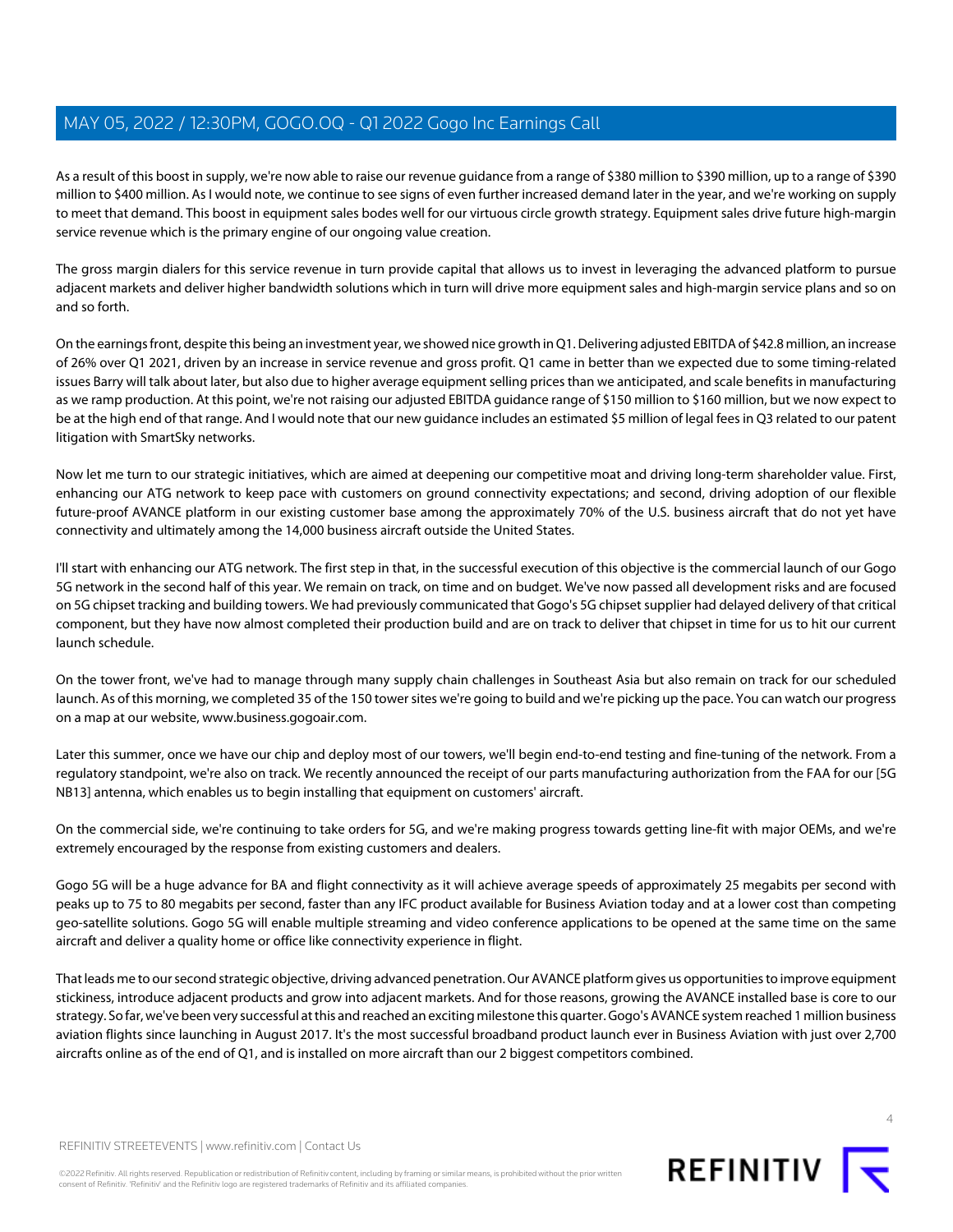Today, I want to touch on just one very important feature of AVANCE. It's multi-barrier capability, which gives Gogo the ability to partner with a global LEO provider under a managed services model to build a global broadband offering. Gogo Global Broadband will allow us to first pursue the 14,000 business aircraft outside North America; second, pursue large North American jets that fly global missions and use GEO satellite connectivity outside the U.S. today; and third, drive stickiness in our core North American medium-sized and smaller aircraft segments by offering a unique dual ATG LEO solution. That latter solution will aggregate our ATG capacity with the LEO network satellite capacity in North American market. making our offering very competitive with offerings that rely on LEO capacity alone. For customers that already have AVANCE, the upgrade to add LEO would be simple. They would just install an ESA antenna on top of the plane and run 2 wires inside, 1 for data and 1 for power. And then they would have access to all the functionality AVANCE offers, including our fleet management and entertainment products, along with the LEO offering.

To pursue this tremendous opportunity, Gogo would design and fund development of the airport and hardware required to access the LEO network and then partner with a LEO operator for network access. We expect external development costs would be less than half the investment required for our Gogo 5G network and that, that investment would be spread over approximately 3 years. We also believe that our global broadband initiative or GBB, we call it, will significantly accelerate our revenue and free cash flow after we launch and would generate a very high return on capital relative to our other capital allocation priorities. We are in active discussions with LEO and Antenna Partners. And once we're ready to proceed, we'll provide more details on this very important project.

To wrap up, these 2 key strategic initiatives, ATG network enhancements and AVANCE penetration will dramatically improve the performance of our network for our customers. They'll provide adjacent product opportunities and provide new market opportunities, all of which should build Gogo's competitive advantage and shareholder value in the future.

Before turning it over to Barry, I want to thank the entire Gogo team for their exceptional work and dedication to Gogo and our continued success. I also want to note that like so many across the world, we are horrified by the war in Ukraine and deeply saddened for all those affected, both in the region and beyond. In particular, I'd like to take a few moments to acknowledge and share my deep appreciation and support for 10 Ukrainian software engineers in [Lviv] that worked for Gogo supporting our flight tracking and data pool tools. One of them has left us for the Army and the other 9 have continued to work almost every day since the war began, despite the destruction and brutality all around them. We're inspired by their fortitude and sacrifice and we'll continue to support them and their extended families throughout this crisis.

<span id="page-4-0"></span>Now I'll turn it over to Barry. Thank you.

# **Barry L. Rowan** - Gogo Inc. - CFO & Executive VP

Thanks, Oak, and good morning, everyone. In my remarks today, I'll start by walking through Gogo's first quarter financial performance in more detail. Then I'll provide an update on our balance sheet and capital allocation strategy. And I'll finish up with some additional context around the updated 2022 guidance we announced this morning.

During this quarter, we delivered record performance on multiple fronts: record service revenue, record total revenue, record equipment backlog and record adjusted EBITDA. These records are the result of continued solid execution by the Gogo team in a vibrant market as higher-than-expected equipment shipments led to high-margin service revenue growth and increased profitability.

Total revenue of \$92.8 million in the first quarter grew 26% year-over-year. This was the highest ever first quarter revenue for the company with strong trends in both service and equipment. We achieved record service revenue of \$70.7 million driven by an increase in ATG units online of 11% year-over-year and 2% sequentially. Our track record of continuing growth of ATG units online is evidence of the tremendous white space in a market that is only about 30% penetrated with WiFi connectivity.

Notably, we continue to -- our strong trend of adding new customers with 61% of ATG activations in the quarter coming from new customers. As we have described, penetration of our AVANCE products across our installed base and with new customers is the centerpiece of our strategy. These equipment installations that drive increasing service revenue and provide the other significant customer benefits of the extensible AVANCE platform Oak has highlighted.

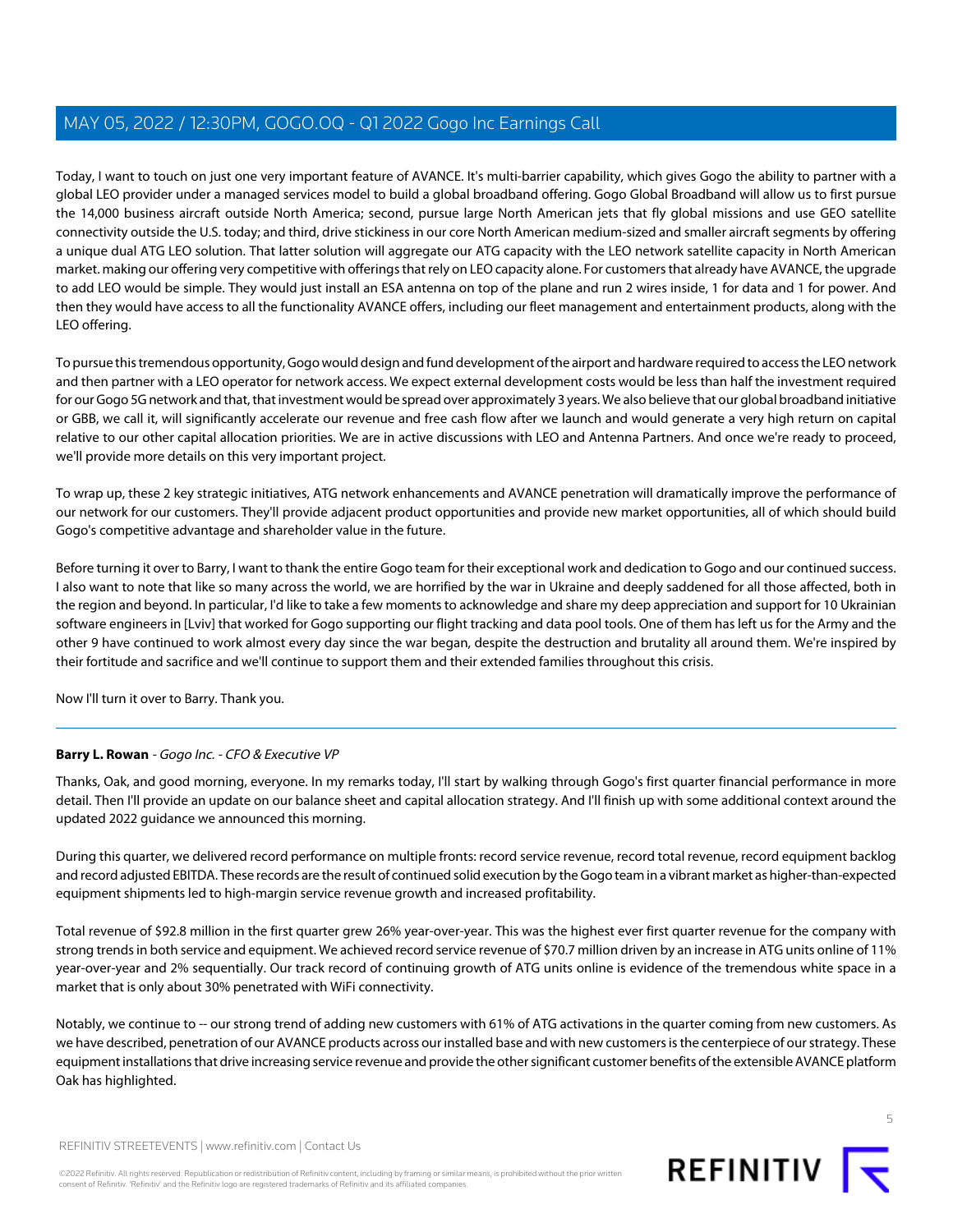In the first quarter, AVANCE units online grew 42% year-over-year to 2,699, an increase of 8% sequentially. Our year-over-year AVANCE unit growth has averaged about 45% over the past 6 quarters, and we continue to expect AVANCE to reach approximately 50% of our total ATG units online by the end of 2022. Importantly, as we grew our ATG units online, the ATG ARPU grew 8% year-over-year to \$3,321, demonstrating the increased utilization of our services by our customers. As Oak described, strong growth in passenger data demand is driving upgrades to Gogo's high rate data plans, supporting our continued ARPU growth. The launch of Gogo 5G will further expand our ARPU growth opportunity.

Now turning to equipment revenue. Gogo delivered \$22.1 million in equipment revenue, a remarkable 52% increase year-over-year with high demand for our AVANCE L3 and L5 products. We shipped 246 AVANCE units in the first quarter, which was above our internal budget. It was also a record for any first quarter in Gogo's history. As a reminder, equipment shipments are typically back-end loaded during the year and tend to be strongest in the fourth quarter due to a combination of promotional activity and the seasonal dynamics of our customers.

As Oak mentioned, thanks to the outstanding work by our supply chain team coupled with the ability to leverage our strong balance sheet to acquire inventory and capitalize on unprecedented industry demand for our products, we now expect total ATG equipment shipments in 2022 to reach 1,300 units. This is up nearly 50% versus 2021 and is an increase from the budgeted growth of 25% that we communicated on our first quarter call. 95% of these 1,300 chipsets are already secured and committed to customers, which is the foundation for our confidence in the increased 2022 revenue guidance we're providing today.

Turning now to profitability. We delivered strong service margins of 79% in the first quarter, slightly above our budget, driven by high operating leverage from our recurring revenue model. Equipment margins were 35% in the first quarter, a 1.7 percentage point decrease sequentially. We expect lower equipment margins of approximately 30% for the remainder of the year, consistent with our strategic objective of increasing AVANCE penetration. However, this is higher than originally anticipated due to an increase in the average selling price for equipment versus budget, and the benefits of increased scale in our production operations with increased equipment revenue. Our updated expectation for equipment revenue and margin is a key driver of our revised guidance expectations for 2022. Our rising record backlog also derisks our long-term targets as more units installed drive growth of recurring high-margin service revenue, leading to stronger cash flow.

Moving now to operating expenses. First quarter combined engineering, design and development, sales and marketing and general and administrative expenses decreased 10% sequentially to \$25.1 million. This reduction was driven primarily by timing of expenses including those related to 5G, which I will discuss more in a moment as well as lower general and administrative and sales and marketing expenses. These factors were partially offset by increased stock-based compensation.

In March of this year, we filed an 8-K to disclose our updated executive employee agreements. The details of which will be filed with our 10-Q today. These agreements will contribute to increased levels of noncash stock-based compensation expense through 2022 as compared to 2021. As we stated previously, 2022 is an investment year, particularly as we ramp expenses for Gogo 5G. While the investment levels will fluctuate quarter-to-quarter, spending for this strategically important project will drive increased operating expenses for the year. We continue to expect our business model to reflect meaningful operating leverage over time, which is demonstrated by our long-term target of adjusted EBITDA margin approaching 50% in 2026.

Now I'll provide some additional detail on our Gogo 5G program and spending profile. We remain on track to deploy our 5G ATG network in the second half of 2022 on time and on budget. Our \$5.1 million of 5G spend in the first quarter was lower than expected due to timing and was comprised of \$0.3 million in OpEx and \$4.8 million in CapEx.

I want to be clear that while the recording of expenses is shifting quarter-to-quarter, the deployment schedule of our project and our overall cost expectations for Gogo 5G are unchanged. We expect our 5G spend with a significant majority in CapEx to ramp meaningfully over the next several quarters as we complete our project and commercially launch our Gogo 5G network in the second half of this year.

To reiterate our expectations for Gogo 5G operating expenses in 2022, we have budgeted an increase of approximately \$13 million versus 2021, which includes external development and deployment costs as well as additional 5G-related investments in marketing, production operations and network costs. Of course, this spin dampens Gogo's adjusted EBITDA growth rate for 2022 from what it would have been without this increased investment.



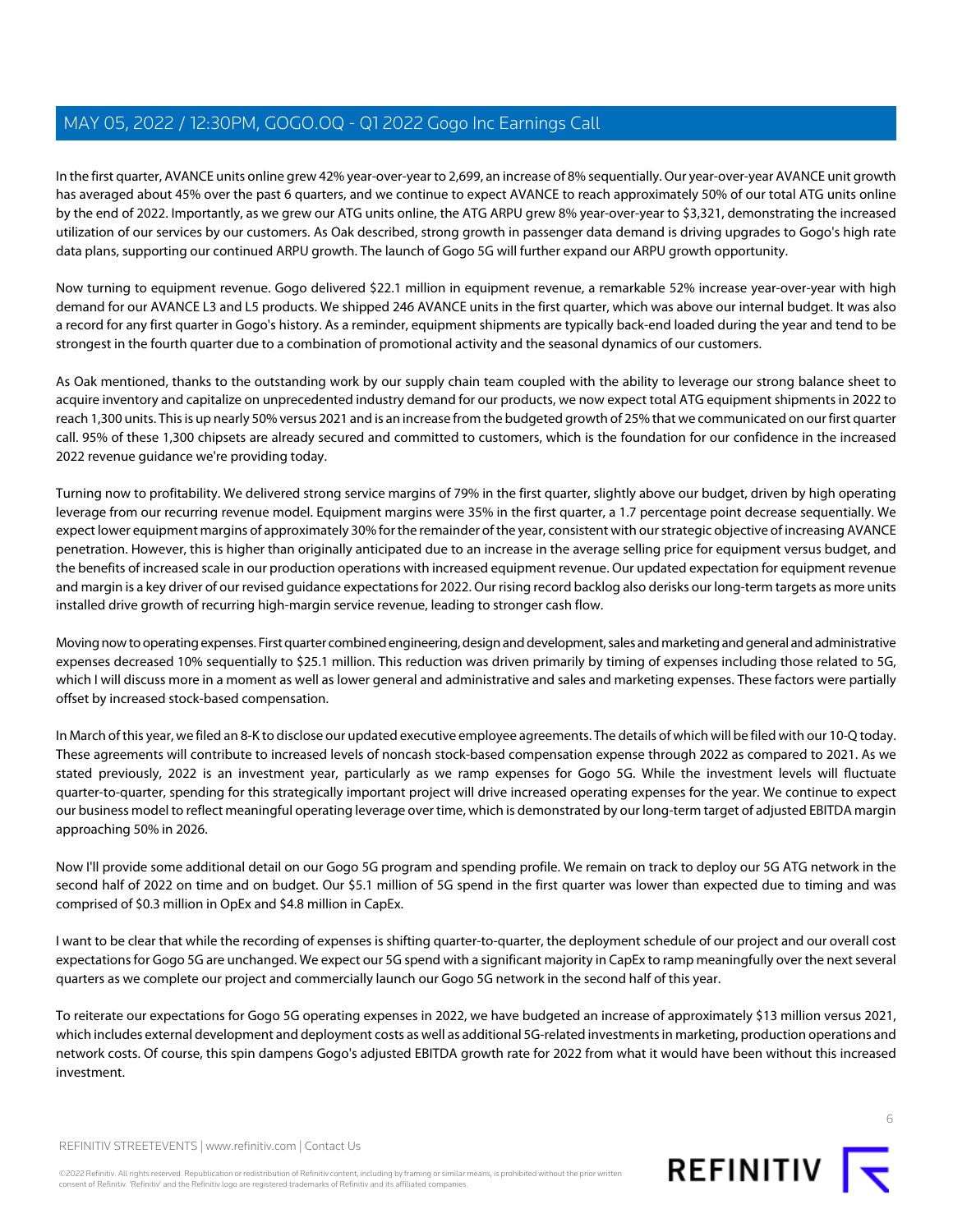On the CapEx side, we expect over 90% of our total 5G investment to be completed by the end of 2022. After Gogo 5G is launched, we forecast very attractive adjusted EBITDA to free cash flow conversion rates in 2023 and beyond, driving our expectations of a significant ramp in free cash flow beginning in 2023. Moving on to the bottom line. Gogo's adjusted EBITDA increased 26% year-over-year to \$42.8 million, primarily driven by a 19% increase in service revenue.

Gogo delivered net income of \$22.2 million in the first quarter, translating to \$0.20 in basic earnings per share and \$0.18 in diluted earnings per share. We expect to incur noncash income tax expense in future quarters as we did this quarter as we continue to generate positive pretax income. We also expect to see additional reversals for portions of our remaining valuation allowance within the next 12 to 18 months. Importantly, based on our substantial NOL position, we do not expect to pay meaningful cash taxes for an extended period of time, that we may pay a modest amount by the end of our planning horizon. We expect net income in future quarters to reflect an increase in stock-based compensation expense due to the executive employment agreements I mentioned earlier and the annual grants issued to all employees. Incidentally, we believe our employee equity program is a meaningful contributor to our very high retention rates relative to peers. This is especially important as we face a surge in customer demand in this constrained labor market.

Now turning to free cash flow. We generated \$8.8 million in free cash flow during the quarter. Our first quarter free cash flow declined from the prior year period due to a change in the timing of our interest payments following our refinancing last year as well as higher CapEx and the use of net working capital driven by a change in accounts receivable and increased inventory purchases due to increased demand.

On a sequential basis, this \$8.8 million in free cash flow was down from \$25.7 million in the fourth quarter of 2021, primarily due to \$8.9 million in employee bonus payments made in the first quarter and the change in accounts receivable. Despite 2022 being a heavy investment year, we are increasing our free cash flow guidance for 2022.

Now I'll turn to a brief discussion of Gogo's balance sheet. Gogo is in a very strong liquidity position as we ended the quarter with \$152.8 million of cash on hand, and our \$100 million revolver remains undrawn. As of the end of the first quarter, we had approximately \$822.4 million in outstanding debt. This includes the \$719.6 million Term Loan B and approximately \$102.8 million in outstanding convertible notes, which are maturing on the 15th of this month, unless earlier converted. As we have discussed, we will settle any conversions prior to maturity in stock.

Let me provide a quick reminder of the timing and impact of this process. Given our current stock price relative to the \$6 conversion price, we expect all holders of the remaining convertible notes to elect to convert. Holders must notify Gogo by May 12 to convert their notes. This process is expected to add approximately 17 million shares, which will bring us to a total of about 134 million shares outstanding.

The equitization will reduce Gogo's net leverage ratio to below 4x based on adjusted EBITDA for the 12 months ended March 31, 2022, putting us in the range of our targeted capital structure, which I will discuss in a moment. The maturity of our convertible notes also further simplifies our capital structure. After concluding the step on a comprehensive refinancing plan, our interest expense will have been reduced by \$78 million annually from \$111 million before our April 2021 refinancing to approximately \$33 million going forward. This \$33 million excludes the impact of changes in LIBOR rates, inflows from our hedging contract and potential voluntary debt repayments.

As a result of a remarkable operational and financial progress, Gogo's balance sheet is now a competitive strength. It provides significant strategic and financial flexibility as evidenced by the actions we've been able to take to manage our supply chain and will help propel the long-term growth of our bottom line.

As we've shared on previous calls, we are pursuing a balanced capital allocation strategy focused on 4 primary actions in the following order of priority: the first priority is launching Gogo 5G in the second half of this year, on time and on budget.

The second priority is reducing our financial leverage, on this point, we stated on our last call that our balance sheet objectives included targeting a net leverage ratio of less than 4x while maintaining minimum available liquidity of \$125 million, with the majority in cash, but also considering our revolver capacity. As I mentioned a moment ago, we expect to achieve our targeted leverage ratio during the second quarter.



©2022 Refinitiv. All rights reserved. Republication or redistribution of Refinitiv content, including by framing or similar means, is prohibited without the prior written consent of Refinitiv. 'Refinitiv' and the Refinitiv logo are registered trademarks of Refinitiv and its affiliated companies.



REFINITIV **I**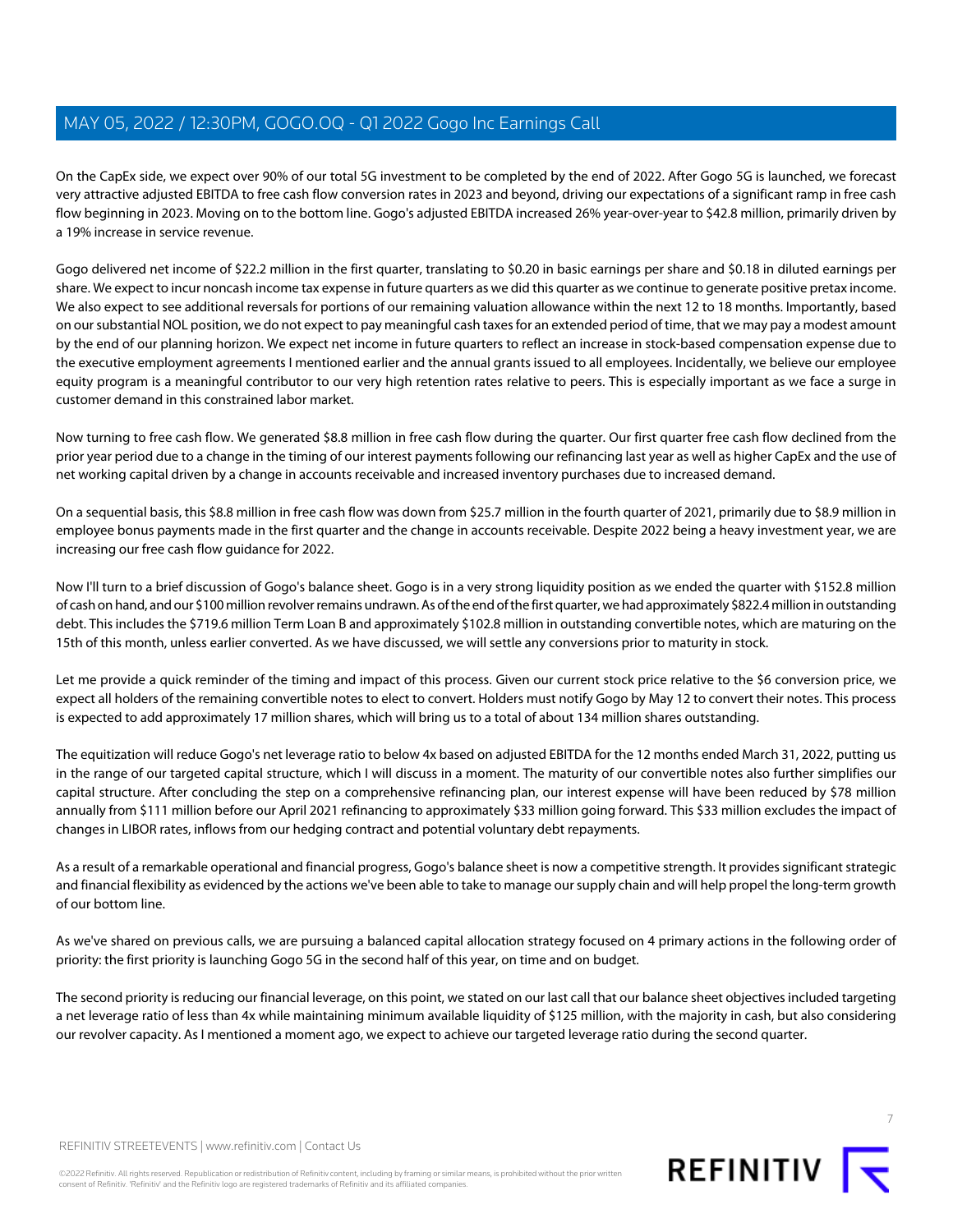The third prong of our capital allocation strategy is to make strategic value-creating investments in our business, including the LEO-based global broadband opportunity we're evaluating and which Oak discussed in some detail.

And finally, our fourth priority is returning capital to shareholders. As you can see, we are progressing well through the first 3 of these priorities. We will continue to assess returning capital to shareholders in the right way and at the right time.

Let me add one final housekeeping point to this discussion of our capital structure related to the shelf registration statement that Gogo filed this morning. I noted last quarter that when GTCR exchanged its convertible notes for common stock in April of 2021 received customary demand and piggyback registration rates. This shelf was filed pursuant to that registration rights agreement. The Thorne family and certain members of our Board have also registered chairs under the shelf pursuant to piggyback registration rights issued back in 2009.

Now, I'll turn to our increased 2022 full year financial guidance that we announced this morning. We now expect to ship approximately 1,300 ATG equipment units in 2022, up nearly 50% from 2021 and a meaningful improvement from our prior guidance for shipments of approximately \$1,100. Gogo now expects to deliver the full year 2022 revenue in the range of \$390 million to \$400 million compared to our previous guidance range of \$380 million to \$395 million. We also expect to achieve full year adjusted EBITDA at the high end of our previously announced \$150 million to \$160 million range, reflecting the planned increase in our 5G investment this year and also factoring in \$5 million for estimated legal expenses related to the SmartSky patent litigation.

In addition to raising our guidance for both revenue and adjusted EBITDA, we raised the low end of our previously guided range for free cash flow in 2022 by \$10 million and now expect it to be in the range of \$35 million to \$45 million. Our free cash flow expectations reflect capital expenditures of approximately \$65 million, with approximately \$50 million of the CapEx spend tied to Gogo 5G. Our 5-year targets remain unchanged.

As a reminder, the 2022 guidance and long-term targets are derived from our baseline 2022 forecast and long-term plan, which include planned investments in Gogo 5G, but do not include potential strategic investments currently under consideration, including the global broadband initiative. As our outlook demonstrates, our momentum is building, which we believe positions us for an even brighter future, stemming from the strong tailwinds in the attractive business aviation industry, our leading market position our quality product and service platform and the strength of our balance sheet.

Before we open up the call to questions, I'll just echo Oak's heartfelt thanks to the entire Gogo team. Your relentless dedication and hard work inspire us as you continue to deliver industry-leading service and impactful innovation for our customers and value for our shareholders.

Thank you. Operator, this concludes our prepared remarks, and I'm now ready for our first question.

# **QUESTIONS AND ANSWERS**

#### <span id="page-7-0"></span>**Operator**

(Operator Instructions) We have our first question from the line of Lance Vitanza with Cowen.

#### **Lance William Vitanza** - Cowen and Company, LLC, Research Division - MD & Cross-Capital Structure Analyst

Congratulations on the great quarter. Where to begin, I guess, on the unit shipments -- the air-to-ground unit shipments, 1,300 for the full year, if I-- I'm looking at the press -- it looks like that suggests pretty substantial acceleration from the pace in Q1. And I'm just wondering, certainly ahead of the number that we had been modeling. What -- can you talk a little bit about what gives you the confidence that you can get to that 1,300 number? I mean how much of that is sort of contractually in backlog? How much of that is just sort of your sense on where the business is going? And then I have one follow-up question, if I could.



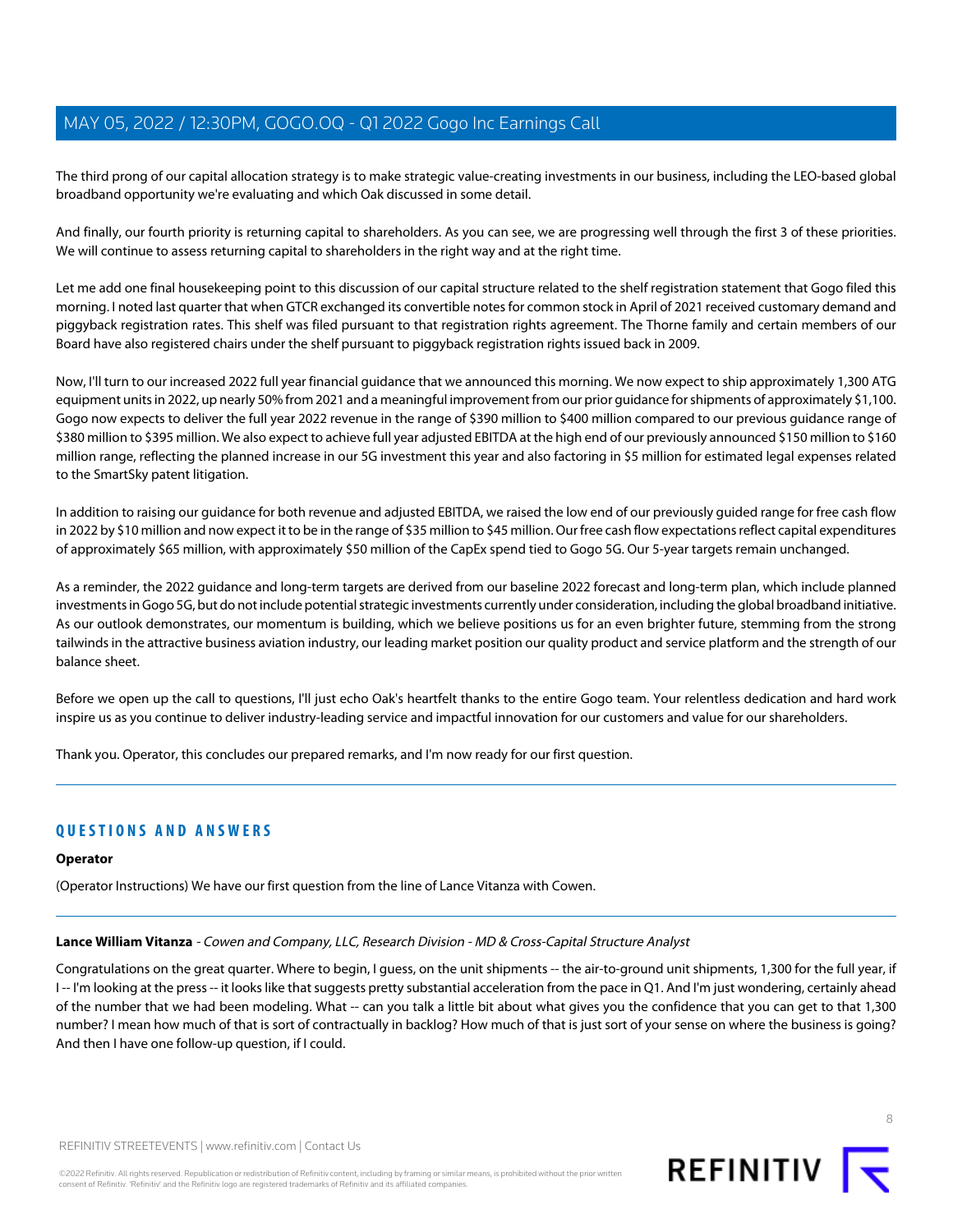# **Oakleigh Thorne** - Gogo Inc. - Chairman & CEO

Yes, Lance, the real governor on our unit shipments this year is supply, not demand. The demand is tremendous. So the real confidence comes now in that we've secured all the componentry we need to hit a 1,300 number. And that is all well in place and in hand. On the demand side, 95% of those -- of that number is -- got a name on it in terms of where it's going and what it's being installed in. So we're almost already sold out of the increased 200 units at it that way. And frankly, I think we see signals that there could be a lot more demand later in the year than even in the 1,300 number. So we're seeing now and working hard now to see if we can secure more supply.

# **Lance William Vitanza** - Cowen and Company, LLC, Research Division - MD & Cross-Capital Structure Analyst

Okay. And then my follow-up is really actually on the LEO global broadband strategy. There's been an increasing amount of conversation on these earnings calls around this. So it certainly feels like things are happening more quickly than perhaps we had expected. Is that the case? Or is this still something that you see potentially rolling out -- I guess, what is the time frame that we should be thinking about in terms of making an announcement of finding partners. And then also more importantly, when you think you could be someday in service with the global broadband product? Is that still sort of towards the end of the decade? Or is that the middle of the decade? How do we think about that?

# **Oakleigh Thorne** - Gogo Inc. - Chairman & CEO

Yes, we're in active conversations with potential partners, as I said in my comments. And we'll provide more detail when we have those partnerships nailed down and we're ready to talk about our plans. I would -- in terms of timing, it will take probably 2 years or so to develop the equipment that we'll be putting on the aircraft. And so that's sort of one critical path. And then the other critical path is LEO network is actually being completed that can service us. So -- and that's also probably about 2 years. So I'd use that in of your mind as to being when the earliest we could have a product out. And we're going to move as quickly as we can. We view this as very important. It's a competitive response to potential other LEO providers trying to come into our market or other people partnering with our market and coming in, and we don't want to be a laggard at that. We'd like to be the leader.

And frankly, these constellations are still in progress in terms of being launched. So that's the governing factor as well. So I would say, mid-decade on, we expect these to accelerate our growth, both on the top line and bottom line, and that most of the financial benefit of this will be from '25 -- 2025 or '26 -- '25-ish on.

# **Lance William Vitanza** - Cowen and Company, LLC, Research Division - MD & Cross-Capital Structure Analyst

So really just to sort of the current long-term plan is kind of wrapping up.

# **Oakleigh Thorne** - Gogo Inc. - Chairman & CEO

Yes.

# <span id="page-8-0"></span>**Operator**

Our next question is from the line of Landon Park with Morgan Stanley.

#### **Landon Hoffman Park** - Morgan Stanley, Research Division - Research Associate

Just following up on the backlog question. I'm wondering if you can provide any more details in terms of what type of L3 versus L5? And maybe what types of aircraft you're seeing the demand come through from in terms of aircraft size and stuff like that?

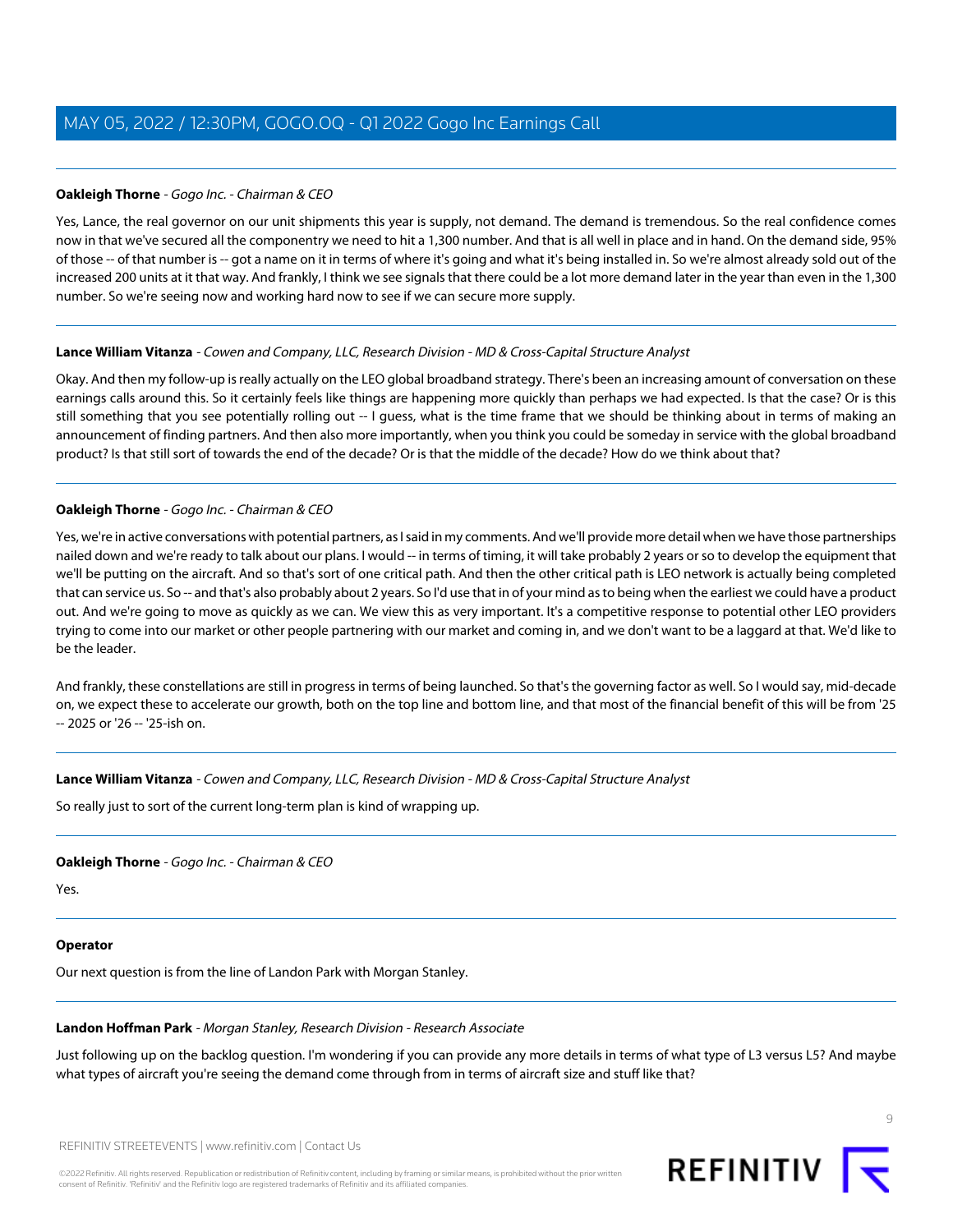And then just a second question. could you touch on the FCC funding that you applied for earlier this year and how you're thinking about the potential to receive significant funds?

### **Oakleigh Thorne** - Gogo Inc. - Chairman & CEO

Yes, sure. In terms of the L3, L5 mix, I don't have that at my fingertips. But L3 has grown as a percentage of our AVANCE sales this year. But I'll leave it to Barry in a moment, maybe he'll provide the L3, L5 breakdown. In terms of the aircraft side, we're having -- we're seeing growth in all segments. As you know, we've had considerable success getting down into the general aviation market this year with [Cirrus]. And we have a lot of activity in that space. And then across the light, medium and large jets, we've seen growth in every segment. So there's been no real skew there.

In terms of the SEC, government subsidies are designed to get you to do things that you wouldn't view as economically viable on your own. And we would be removing the ZTE equipment over a much longer time frame. If it weren't for the availability of a subsidy like this. Depending on what we receive, we'll decide whether it's enough to alter our behavior or not. And if it is, we'll accelerate the removal, which is what the government wants us to do. So I'm going to leave it at that for now. We'll see what happens. I think the FCC announced that -- decisions in June on this. There's a lot more demand for these dollars than they anticipated. So very hard to tell right now exactly where all that will land.

#### **Barry L. Rowan** - Gogo Inc. - CFO & Executive VP

And Landon, just to provide some specificity on your question around the backlog. In general terms, we expect the split between L5 and L3 to be about 50-50 for all of 2022 with perhaps a slight skew to a little bit more of L5, but think about it in terms of roughly 50-50.

#### **Landon Hoffman Park** - Morgan Stanley, Research Division - Research Associate

And should we still be expecting overall equipment margin to compress year-over-year? Or are you guys in that (inaudible).

# **Barry L. Rowan** - Gogo Inc. - CFO & Executive VP

As I mentioned, we do expect equipment margin to be in the 30% range for the balance of this year. That is higher than we had previously expected as we're seeing that we do as the average selling prices are not coming down and we're not required to do as much discounting as we might have projected. But as I mentioned, this is very much in line with our strategy to drive AVANCE penetration. So we're happy to see those equipment margins even be at that level, which, of course, is still additive to our unit economics, but really gets the AVANCE penetration and unit installations up there.

#### <span id="page-9-0"></span>**Operator**

Our next question is from Ric Prentiss with Raymond James.

**Richard Hamilton Prentiss** - Raymond James & Associates, Inc., Research Division - Head of Telecommunication Services Equity Research & Research Analyst

A couple of follow-on questions. I appreciate the time today. Follow-up on one Lance's question. Obviously, I appreciate the color on the ad LEO program possibility. I think if you mentioned externally developed could be about half the 5G investment. Help us -- remind us about what that total 5G investment is just so we can get a ballpark of what the half of the 5G investment would be. And when it says externally developed, what would you imagine your cost as far as splitting it roughly between OpEx versus CapEx then?

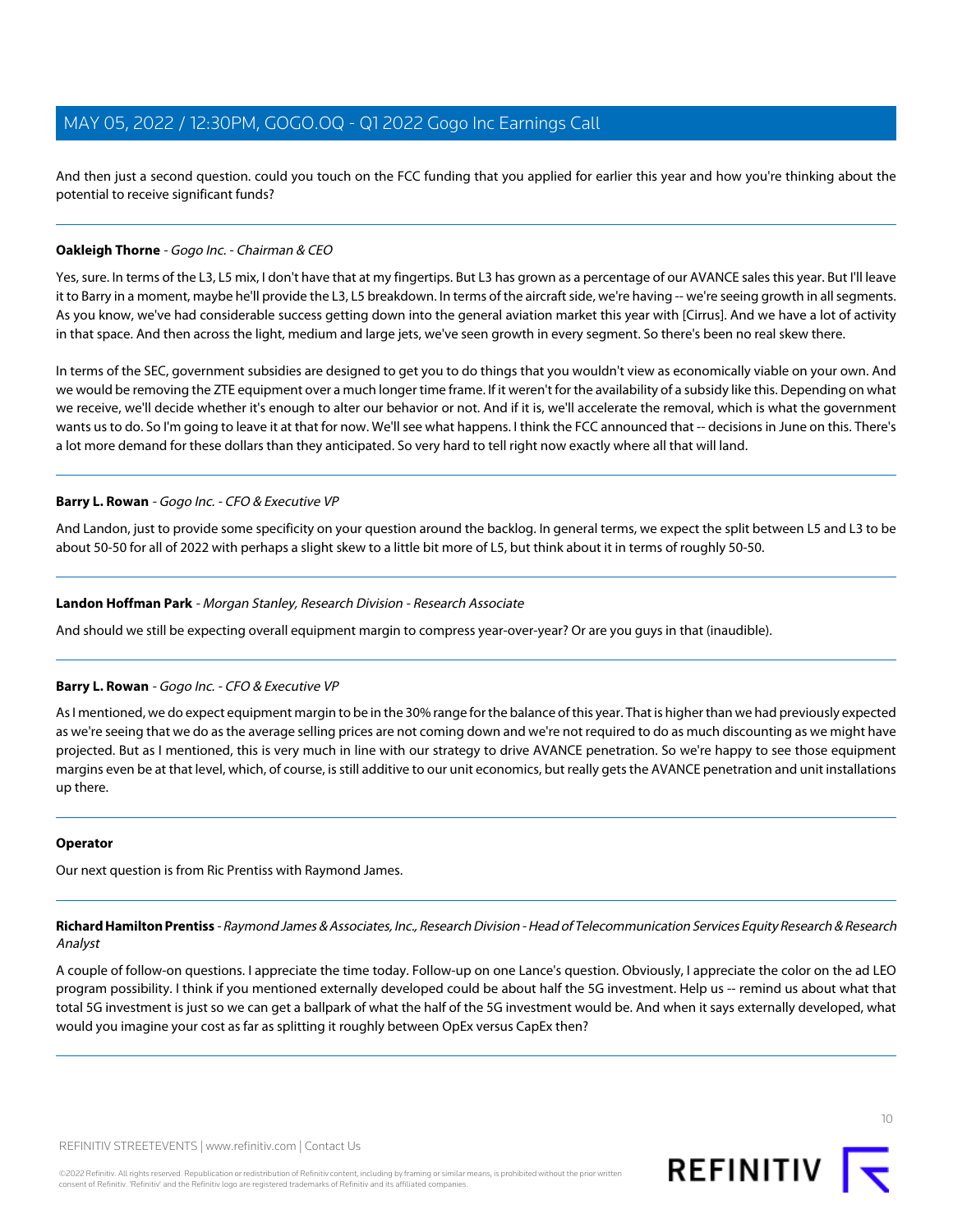### **Oakleigh Thorne** - Gogo Inc. - Chairman & CEO

Yes. So we've always said that 5G external costs would be about \$100 million. Barry can correct me if I got that wrong, but I believe about \$100 million. So I think that's the guidepost you can use. We have -- and external is both cost of equipment, R&D and other things. So that's what we're guiding to here. The rest of it is, frankly, just baked into our internal costs are already just baked into our guidance. It's just using our resources that are already in OpEx and CapEx for the guidance we've provided in the past for the 5-year plan.

#### **Barry L. Rowan** - Gogo Inc. - CFO & Executive VP

And Ric, a little bit of color on the split. As you know, 5G is substantially weighted to CapEx on the order of 2/3 of that \$100 million of CapEx for the global broadband product being less than the half of that total \$100 million number, the lion's share of that will be in OpEx. So it's going to be a much more development centered project, we don't have to deploy towers and those kinds of things, obviously. So the CapEx spend is much lower.

# **Richard Hamilton Prentiss** - Raymond James & Associates, Inc., Research Division - Head of Telecommunication Services Equity Research & Research Analyst

Yes. So to be more OpEx trigger, but you're only spending half that level. When you think about potential partners on the (inaudible) side and the antenna side, I know you don't want to get into specifics, but how do you -- what do you consider important success factors as far as picking partners, a lot of LEO constellations out there, some launch, some not launch? But what do you think are the important factors as you consider partners as far as what they would bring to the table?

### **Oakleigh Thorne** - Gogo Inc. - Chairman & CEO

Yes. Well, obviously, in terms of the LEOs, it would be the probability of them being launched is a very important one. So that's foremost in our minds on that. And in terms of the rest of our partners, I probably don't want to get into that in too much detail. But obviously, we're looking for people that have the expertise to what build what we want them to build to our design and the time frame that we want it delivered. So.

# **Richard Hamilton Prentiss** - Raymond James & Associates, Inc., Research Division - Head of Telecommunication Services Equity Research & Research Analyst

Okay. And then just one kind of housekeeping one. You both mentioned the litigation fees. I think it's \$5 million this year. You include that in your EBITDA. Any thoughts on -- other than just calling out like excluding it, I know there's some accounting rules out there, but why I think some other firms would pull that out also when they report.

# **Oakleigh Thorne** - Gogo Inc. - Chairman & CEO

Well, I did ask the question, Ric, but I think we came to the conclusion that we've had legal fees associated with litigation in the past. We've had the shareholder lawsuit, we've had various patent lawsuits. And we've never pulled that out in the past of EBITDA. So we thought that pulling it out now would be inconsistent with that and that inconsistency was inappropriate.

#### **Barry L. Rowan** - Gogo Inc. - CFO & Executive VP

We did want to provide the number though, Rick, because certainly, as you look at this, you can pull the number out from the recurring EBITDA number, obviously. So we thought it's helpful for TheStreet to be able to know what that number was.

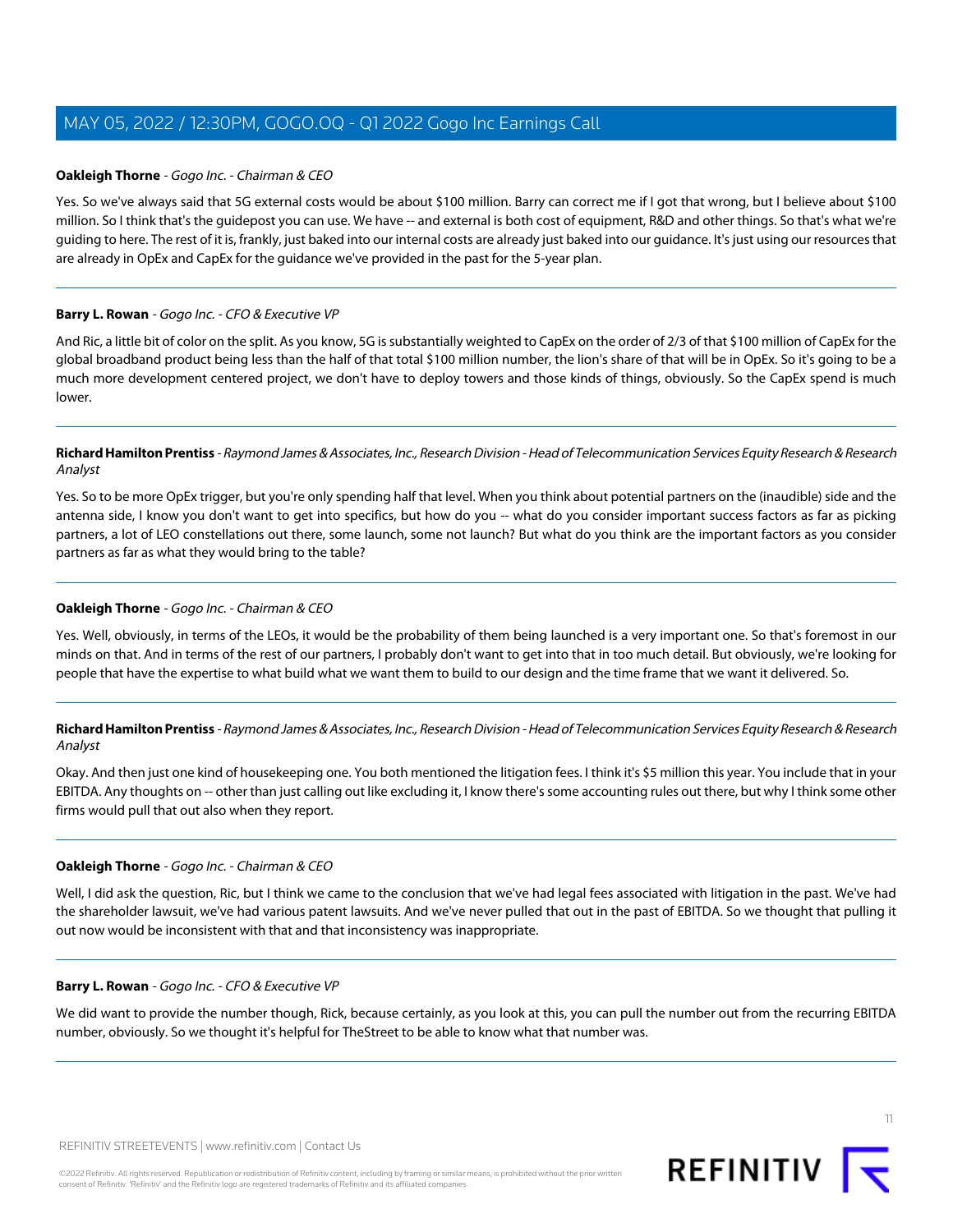**Richard Hamilton Prentiss** - Raymond James & Associates, Inc., Research Division - Head of Telecommunication Services Equity Research & Research Analyst

Exactly. Final one for me, appreciate the time. Obviously, inflation is in the news. As you think about interest rates effect on your numbers and labor costs and inflation costs. How should we think about how the current financial markets are affecting your operations and your view going forward?

#### **Oakleigh Thorne** - Gogo Inc. - Chairman & CEO

Barry, why don't you take the question on our operations, and then I can talk about the market a little bit.

#### **Barry L. Rowan** - Gogo Inc. - CFO & Executive VP

Yes. Regarding inflation, Ric, we kind of think about it in 3 parts. It is built into our forecast, by the way, and planned for in our guidance. But the first is for increases in wages and we have budgeted for larger increases in the past than in the past based on what we're seeing overall. The second piece is on component cost increases. We do have long-term contracted purchase orders that lock in future pricing and materials. So component costs in aggregate will rise gradually over time, we do see some increases on the component-by-component basis, but we'd expect that to increase over time.

Importantly, the cost of equipment is only about 20% of our total OpEx spend. So we're less vulnerable there. And then the third area is related to our cost of service. And we actually see a meaningful portion of that cost structure like backhaul, not subject to inflation. And in fact, our overall ATG cost per megabyte in unit terms are expected to stay flat or decline over the 5-year planning horizon. So we feel like we have comprehended inflation into our forecast, but it's something we monitor very carefully.

# **Oakleigh Thorne** - Gogo Inc. - Chairman & CEO

Yes. And then taking that just a step further and thinking about potential recession and high interest rates and all that and how that could affect our market. It's interesting when you look at the market. We've performed very well through the '08, '09 financial recession and through COVID, obviously. And '08, '09, the business aviation industry went through a huge downdraft. It was -- it went from over 1,000 aircraft deliveries a year to 500. And it stayed very low for a number of years. But our demand sort of seemly unaffected. We continued to sell very well through that period. We -- of course, we launched right before that period. So it was a pretty new market, but we were able to drive significant service revenue growth through that period.

And then in COVID, we did have a downturn in equipment orders in the second quarter of '20. But for the year, I mean, our service revenue was only down 4%. So pretty resilient in that recession as well. So as we look forward and we think about the impact of a recession, we could see a slowdown in with our red hot equipment sales at this point, but we see none of that so far. But we would expect our service revenue to be largely unaffected by it. And I think past history sort of bears that out.

#### <span id="page-11-0"></span>**Operator**

Our next question is from the line of Scott Searle with ROTH Capital.

#### **Scott Wallace Searle** - ROTH Capital Partners, LLC, Research Division - MD & Senior Research Analyst

Oak, Barry, great job on the quarter, particularly on the operational front. It's probably premature. But given your visibility to 2022 at this point, and we'll exit the year at still less than 1/3 penetrated into the BA market. What are the early thoughts for 2023? Is the initial expectation that we see another 1,300 ATG units going out the door? Is there some moderation on that front? How are you thinking about it?

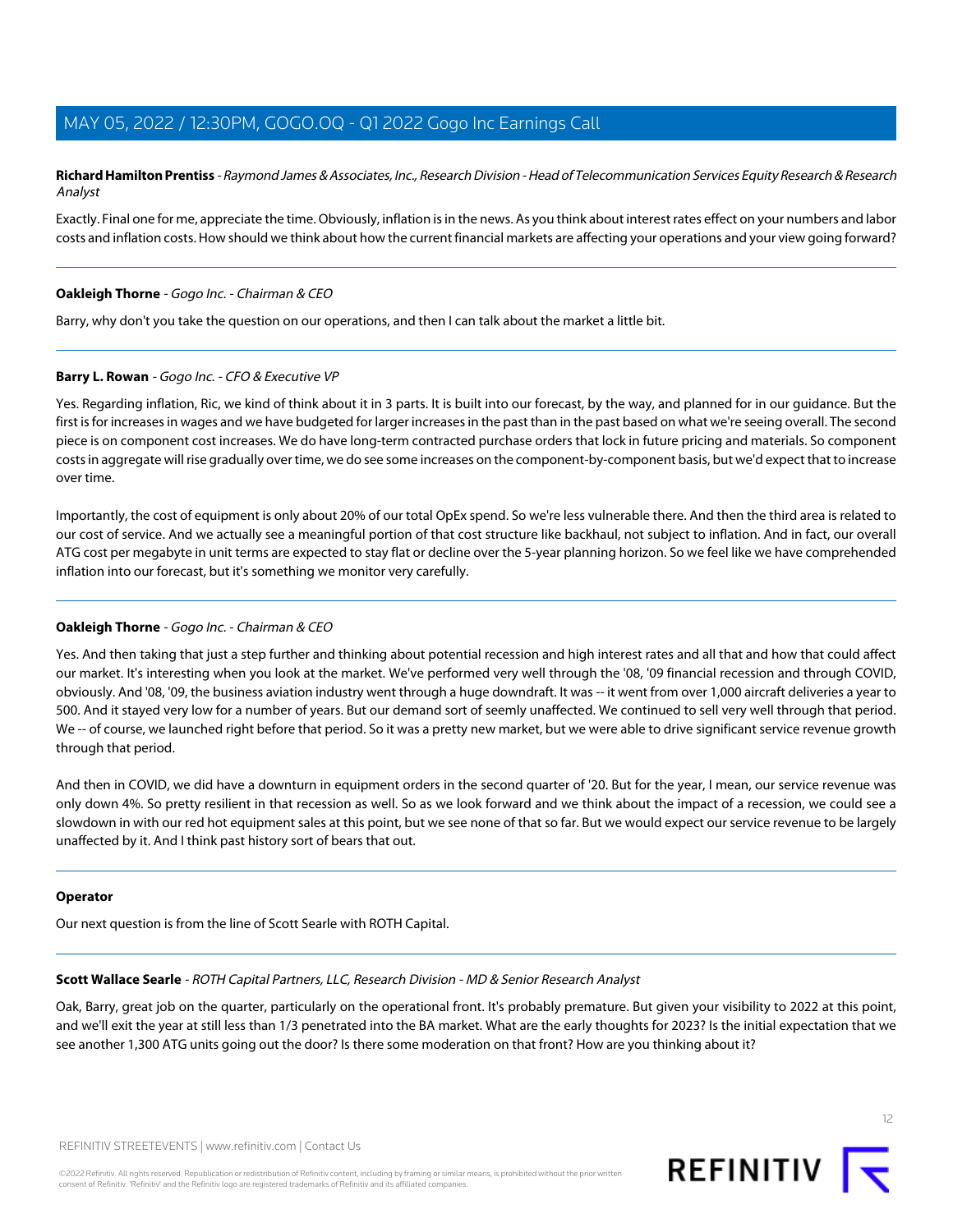### **Oakleigh Thorne** - Gogo Inc. - Chairman & CEO

Yes. Well, I think -- we'll update '23 in the second quarter call, probably. We haven't really explored all that through. I mean in our long-term model that stands now, Barry, what is it, we have about 11% unit growth each year. Is that what's projected in there?

#### **Barry L. Rowan** - Gogo Inc. - CFO & Executive VP

Yes. Of the 15% growth, that's right. It's -- the units -- yes, the aircraft online are in that 11%, 12% range and the balance from an increase in ARPU.

#### **Oakleigh Thorne** - Gogo Inc. - Chairman & CEO

Okay, right. So that's what's baked in there so far. We are taking orders already for '23. And so we have a pretty sizable chunk of orders actually going out into '23. So, so far, the harbingers are good. And of course, we expect to have a pretty big lift in service revenue from the increased units we're selling this year, which would be above what we projected in the long-term model. So we'll have more on that like I said in -- on our second quarter call after we've done our reforecast for '23.

#### **Scott Wallace Searle** - ROTH Capital Partners, LLC, Research Division - MD & Senior Research Analyst

Very good. And if I could, maybe looking at 5G, it's nice to see that everything remains on track from a technology development network standpoint for second half launch.

I wonder if you could give us some insight into the interest level of 5G. And what you think the penetration adoption upgrade cycle would be? And give us some color in terms of cost for upgrade with existing AVANCE systems and timing for aircraft to be upgraded.

And I guess as part of that, you've been talking about of 4% to 5%, I think, ARPU increase over the next several years. Yes, we've been running at 8%, I think, the last couple of quarters, and that's even pre-5G. So how does 5G impact that ARPU skew as well?

# **Oakleigh Thorne** - Gogo Inc. - Chairman & CEO

Yes. The way we think about 5G is that we expect to start some meaningful shipments in 2023 with the announcement by the end of this year. It is a relatively slow ramp as people upgrade and over time. So it's going to ramp during the planning horizon. And just to give you some context, Scott, the AVANCE product line is the most successful launch in business connectivity aviation history really. And it's at about 25% after 4 years or so. So that was the fastest ramp. So I think you wouldn't necessarily see it quite that fast. But -- so it will take some time to build. But importantly, it also drives the ARPU.

So we have meaningfully higher ARPU expectations for 5G, and that's what's partly driving that lift in ARPU expectations. So I would say that for the first few orders that we're seeing from 5G that, that is an affirmation of the customers' interest and pay more for 5G because of the performance that it's expected to deliver. So the early signs are positive relative to what we have put in the model.

#### <span id="page-12-0"></span>**Operator**

Our next question is from the line of Louie DiPalma with William Blair.

#### **Michael Louie DiPalma** - William Blair & Company L.L.C., Research Division - Analyst

Barry and Will. Barry, congratulations on your eventual retirement.

REFINITIV STREETEVENTS | [www.refinitiv.com](https://www.refinitiv.com/) | [Contact Us](https://www.refinitiv.com/en/contact-us)

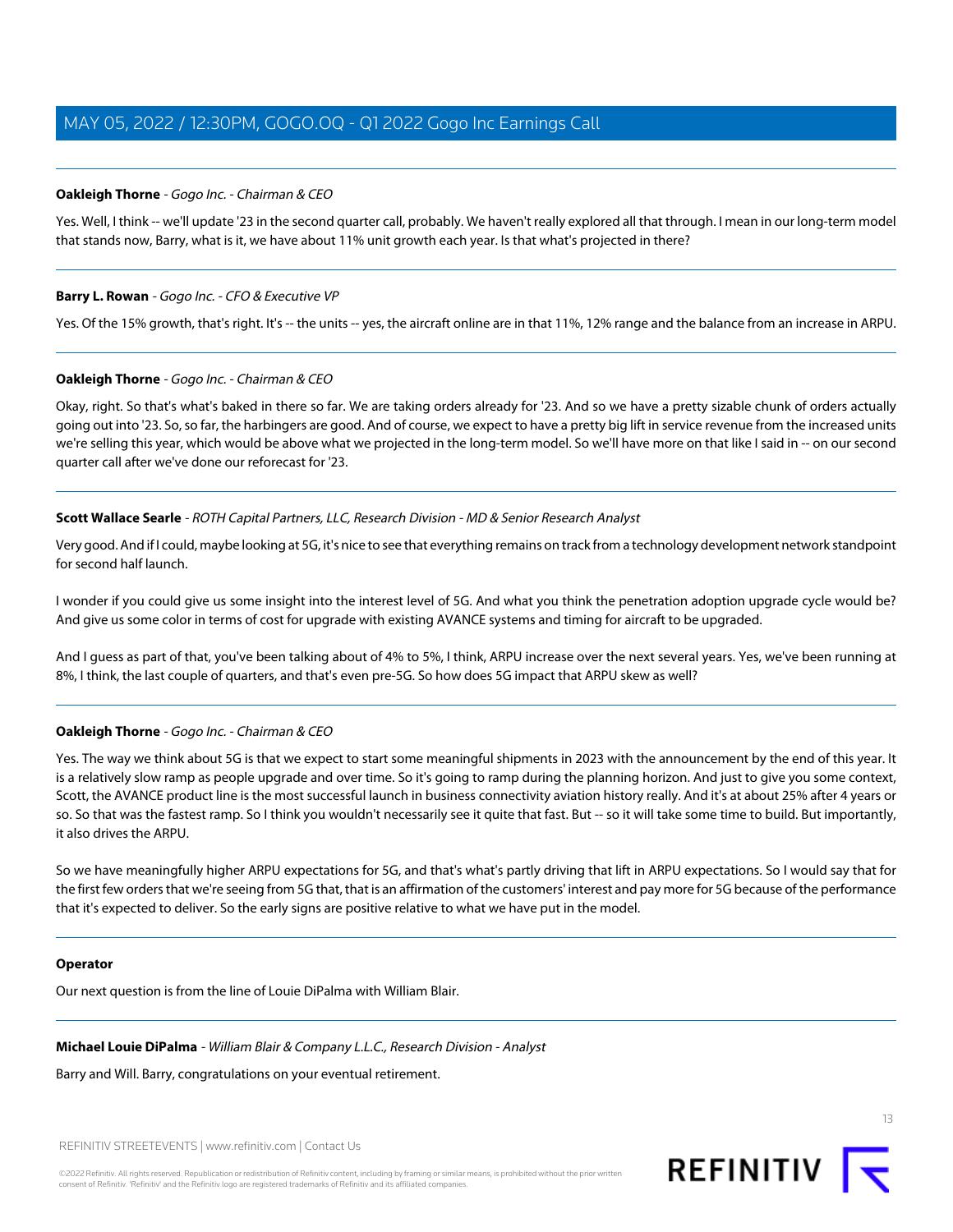# **Barry L. Rowan** - Gogo Inc. - CFO & Executive VP

Thank you, Louie. I'm not done yet, and it's going to be in great hands with Jesse. So you still have to put up with me for a while.

#### **Michael Louie DiPalma** - William Blair & Company L.L.C., Research Division - Analyst

Indeed, I have a question. It seems that the extinguishment of the convertible debt is imminent. So what share count should analysts be using for Gogo?

#### **Barry L. Rowan** - Gogo Inc. - CFO & Executive VP

So it will be about 134 million shares after those 17 million shares convert.

#### **Michael Louie DiPalma** - William Blair & Company L.L.C., Research Division - Analyst

Sounds good. And in terms of capital allocation, you discussed leverage. Are -- is a stock buyback and/or a potential dividend? Are those still being considered after you reach your leverage target?

#### **Barry L. Rowan** - Gogo Inc. - CFO & Executive VP

Yes. We're very systematic, and we think quite disciplined about the way we're approaching capital allocation. And as we said for a number of quarters now, we're -- we think about this in the sequential priorities of getting 5G Gen, getting the leverage where it needs to be, investing in ways that's going to enhance the value of the business like with Gogo -- global broadband, and then returning capital to shareholders.

So we have made very good progress in the first 3 of those, 5G on track still to be finished, obviously, but on time and on budget. Financial leverage will come below that 4x this quarter. And then as Oak described in some detail, we are very seriously evaluating this global broadband investment, which takes the level of investment that we described. So we are actively pursuing capital -- an analysis of returning capital to shareholders, but it's in that context. So as we look out to the capital generation capability of the business, it certainly is there over the next several years. So it's something that we'll be mindful of and know that it's an important factor for the shareholders.

#### **Michael Louie DiPalma** - William Blair & Company L.L.C., Research Division - Analyst

Great. And final one for Oak. Oak, how fast is the 5G network in initial trials with the 35 cell sites that have been completed? And does the carrier aggregation/channel bonding works that combines the your 850 megahertz signal with the, I think, the 2.4 gigahertz signal? And with that backdrop, like is -- like a LEO a broadband product even necessary over continental U.S. if the 5G network works as advertised.

#### **Oakleigh Thorne** - Gogo Inc. - Chairman & CEO

Well, I guess, first of all, we think it's a strategic imperative to continuously improve the quality of the network to remain competitive. So the idea that you could aggregate 5G with LEO in the same router and distribute it through the aircraft, we think is a great positive about GBB and solidifying our customer base in the U.S. and continue to grow, it and makes it extremely competitive in the U.S. market with any potential LEO provider coming in and trying to compete with us.

So we view that as very important. In terms of the rest of your question, I mean our -- you have to recognize that in terms of our testing, with 1 tower, we could see that the 850 and 2.4 work. So that's been verified and that's not an issue. On those other towers, they haven't been lit up yet. So we'll know how all that gets tested a little bit later.

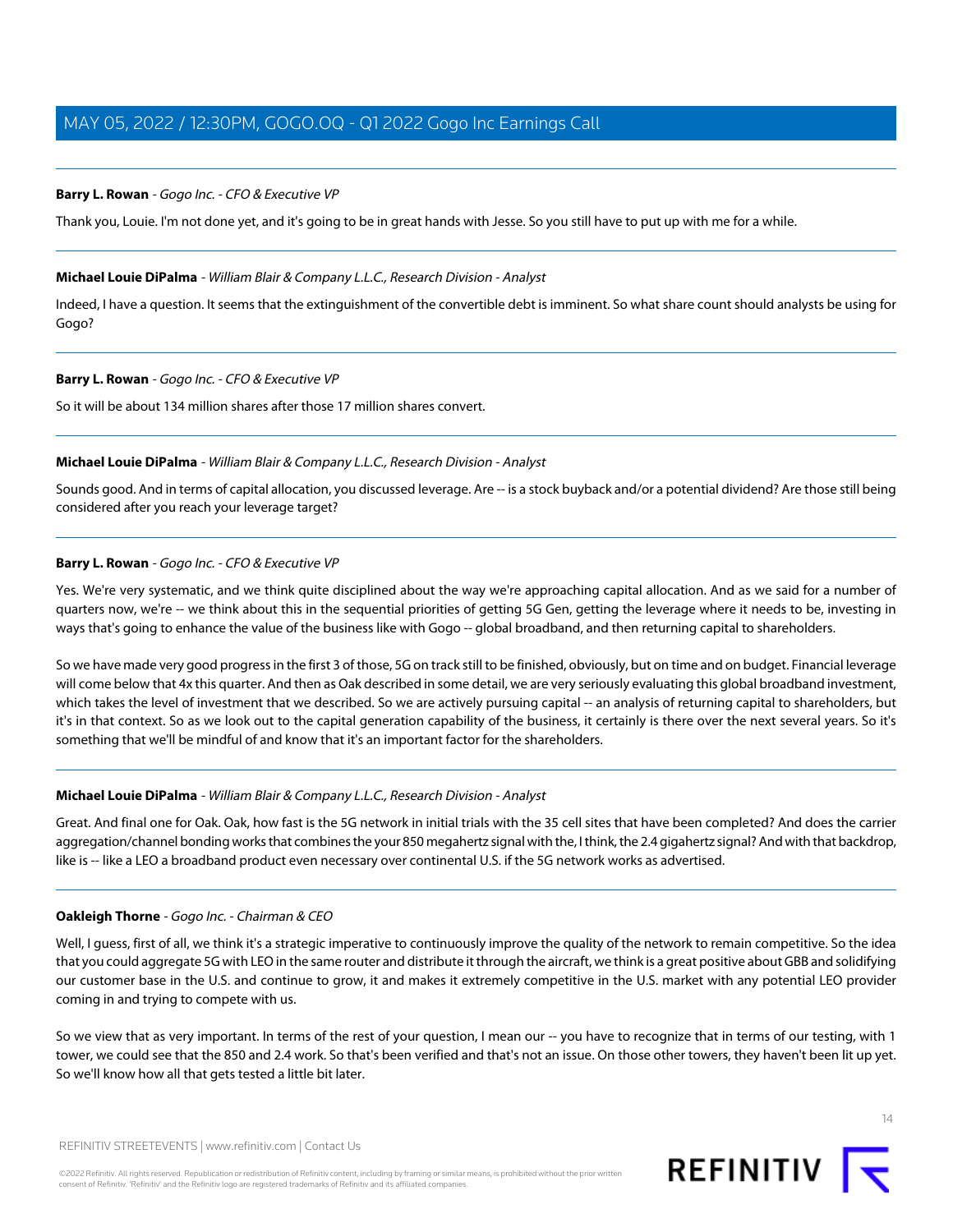# **Michael Louie DiPalma** - William Blair & Company L.L.C., Research Division - Analyst

Sounds good. And you just mentioned do we using a potential LEO product with your ATG network. Would that require like substantially more like hardware on the plane?

# **Oakleigh Thorne** - Gogo Inc. - Chairman & CEO

No, no. That's built into AVANCE. I mean the benefit of AVANCE is it's got a very unique multi-barrier capabilities, it barriers being networks. So we could handle multiple networks going into the same box and then being blended into 1 user experience. As opposed to today, where you might have two networks, ATG and a GEO satellite, but you have one on and the other one is not turned on. With the Gogo multi-barrier in AVANCE, both can be turned on and both you can essentially add the capacity of the 2 of them, and that's the capacity of the aircraft. So if we're delivering 50 megabits per second with ATG and another 100 megabits per second with the LEO product. There's 150 megabits per second coming to the aircraft.

# **Michael Louie DiPalma** - William Blair & Company L.L.C., Research Division - Analyst

Right. So it'd be additive.

# **Oakleigh Thorne** - Gogo Inc. - Chairman & CEO

Yes.

# <span id="page-14-0"></span>**Operator**

Our last question comes from the line of Anthony Klarman with Deutsche Bank.

# **Anthony Francis Klarman** - Deutsche Bank AG, Research Division - MD and Global Head of High Yield Research

Really just 2 follow-ups. First, on the potential for the global LEO broadband partnership. Just to sanity check that, I guess, I'm assuming that there's no spend on a potential partnership agreement like that, that's included in the long-term financial targets. So theoretically, to the extent you were to sign an agreement that commercialized at some point during the planning horizon. There might be some incremental spend associated with that. But then theoretically, I guess, there's also no inclusion of revenue from that in the 15% CAGR that you put out for '21 through '26.

# **Oakleigh Thorne** - Gogo Inc. - Chairman & CEO

Yes, right. First of all, yes, there's -- global broadband is not in our baseline numbers that are the foundation of the long-term guidance we've given. They're what we call an overlay. So we'll share more detail on that overlay if and when we announce the project. So that's number one.

Number two, the business model with the LEO provider is a managed service model. So we would be paying by the drink essentially for usage. So there's no real cost there prior to having revenue to pay for it.

# **Anthony Francis Klarman** - Deutsche Bank AG, Research Division - MD and Global Head of High Yield Research

Got it. I guess I was thinking more along the R&D and equipment or CPE lines, but I guess even that is more of a back-ended when the constellation is launched and ready-to-go type investment?



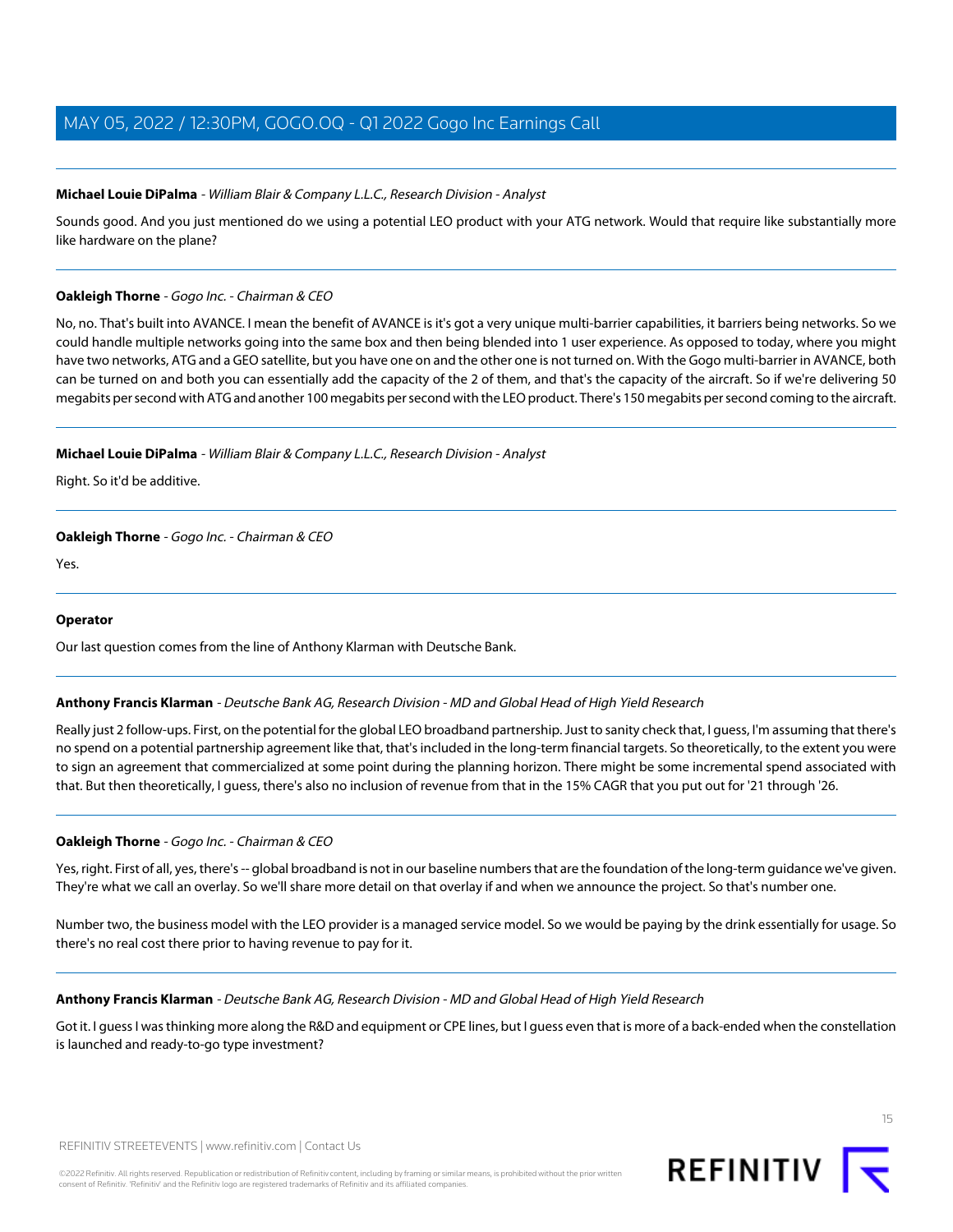# **Oakleigh Thorne** - Gogo Inc. - Chairman & CEO

No, no. That -- yes, we're going to be creating the -- and developing -- sorry, the equipment that goes on the aircraft, which is essentially an ESA electronically steerable antenna and a couple of wires that run down into the aircraft to the AVANCE box that's in the aircraft. So there's not a whole lot of new equipment to develop other than that. But that's something we will fund. And that would happen in advance of going revenue. Yes, that would be the initial investment that I talked about over 3 years.

# **Anthony Francis Klarman** - Deutsche Bank AG, Research Division - MD and Global Head of High Yield Research

Understood. That's clear. So if I think about the free cash flow guidance in the long-term targets, which you have at \$125 million and \$23 million getting to over \$200 million by '25, Essentially, that's all coming from underlying base business EBITDA growth. Essentially, CapEx is relatively flattish once you get past 5G. So really, all of that increment is coming from the base business and growing EBITDA over that 2-year period.

# **Oakleigh Thorne** - Gogo Inc. - Chairman & CEO

Yes, that's right. That's absolutely right. So we think just to be a little transparent. The service revenue will be more than in that guidance. And so that will help free cash flow some. We may have a little bit of slippage of some 5G spend into next year that might hurt free cash flow, though just by timing of invoices. But -- so we'll see how that all shakes out. I mean the investment in our global broadband product would be obviously, negative to free cash flow, but it may not be -- it may not -- we don't know if it's going to change that guidance or not yet. We'll let you know when we're done with the '23 projections.

# **Anthony Francis Klarman** - Deutsche Bank AG, Research Division - MD and Global Head of High Yield Research

Understood. And then, Barry, on the adjusted EBITDA with the litigation expense, just to check to make sure I understand that what you were saying in response to another question. I think in the 10-K, you had not yet reserved anything against SmartSky. So is this an actual accrual against a future potential litigation expense? Or is it actual cash expense that you expect to go out the door? I guess you're using the term more of expense than an accrual. So I just want to check whether it was cash or an accrual against a future potential outcome.

# **Barry L. Rowan** - Gogo Inc. - CFO & Executive VP

Yes, the way we think about that, Anthony, is that that's the amount that we have earmarked to defend this suit through the preliminary injection period. So that is net of the EBITDA. So the way to think about that is that EBITDA range of \$150 million to \$160 million. And now we're saying we're coming at the high end of that range, and that is accommodating that \$5 million expected spend in the high end of the range guidance.

# **Anthony Francis Klarman** - Deutsche Bank AG, Research Division - MD and Global Head of High Yield Research

Yes. Understood. But you're -- I think you're also answering my question of it is actual cash expense because it's including the cost of defense in the suit and some of the other cash expenses as opposed to an accrual for a potential future liability?

# **Barry L. Rowan** - Gogo Inc. - CFO & Executive VP

Yes. Once we get -- once we proceed through the suit, this represents the cash outflow for defending ourselves in that suit.